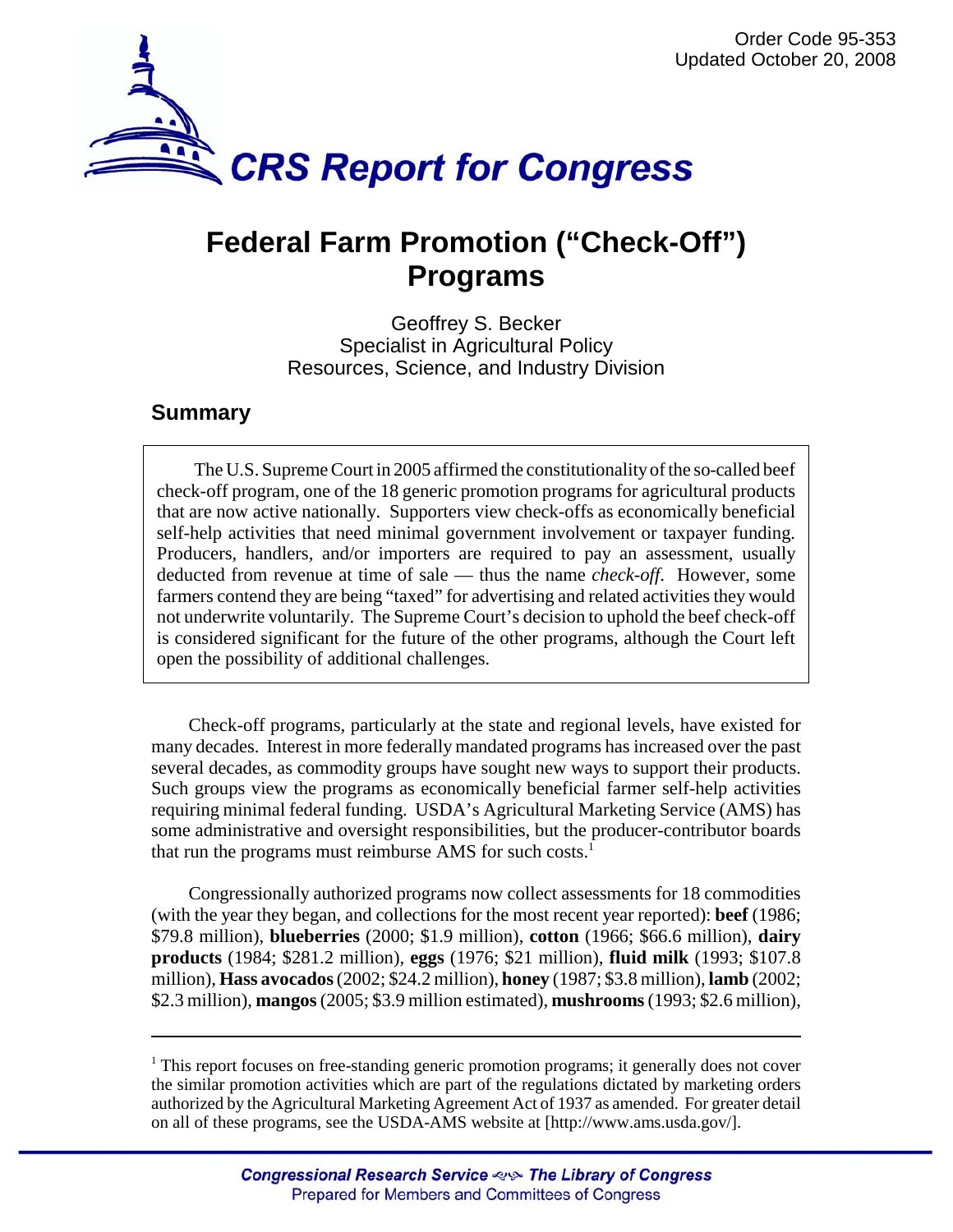**peanuts** (1999; \$5.7 million), **popcorn** (1997; \$600,000), **pork** (1986; \$65.4 million), **potatoes** (1972; \$10.7 million), **sorghum** (2008; \$12-\$16 million projected), **soybeans** (1991; \$89.5 million), and **watermelons** (1990; \$1.6 million). Among other check-offs that have been authorized but either not yet implemented, or terminated by producers in referenda, are **canola and rapeseed**, **wheat**, **flowers**, **kiwifruit, limes**, and **pecans**. 2

Title V of the Federal Agricultural Improvement and Reform Act of 1996 (P.L. 104- 127) gave USDA broad-based authority to establish national generic promotion and research programs for virtually any commodity, either at its own initiative or upon the request of an industry group, without waiting for specific legislative authority. Prior to the 1996 law, a check-off necessitated passage of specific authority for an individual commodity — a route that some producer groups still follow. For example, the Hass Avocado Promotion, Research, and Information Act of 2000, signed into law on October 23, 2000, explicitly authorized the program that took effect September 9, 2002.

#### **Rationale**

Many billions of dollars are spent annually on "branded" U.S. food advertising and promotion, where one producer pits its name brand against the names of others offering a similar or substitute product. Perdue chicken and Tropicana orange juice commercials are examples of branded advertising. Generic ads, on the other hand, have no connection to the name of a specific producer. Because producers of a basic agricultural product cannot easily convince consumers to choose a particular egg or potato over another, generic advertising can help to expand total demand for the product, it is argued.

Generic advertising uses television, radio, and other media to reach consumers. The *Beef: It's What's for Dinner* and *Pork: The Other White Meat* ads have been examples. The programs also seek to expand foreign markets and to fund research and education, such as development of new or improved products or surveys of consumer behavior. (Such activities are generally directed by the producer boards and approved by AMS.)

Producers can and have organized *voluntary* check-offs, but they account for only a small share of all funding for generic efforts. Since the prototype Florida Citrus Advertising Tax was instituted in 1935, hundreds of mandatory farm commodity promotion programs have been legislated by states or the federal government. Nine out of ten U.S. farmers were contributing to one or more of these efforts by the mid-1990s.<sup>3</sup>

Many commodity groups prefer mandatory check-offs as a way to address the socalled "free rider" problem — nonpaying producers who benefit economically from programs that others have funded. Requests to Congress or USDA to authorize mandatory check-offs have been prompted by various factors, including the search for new ways to stimulate product demand, particularly as farm markets have globalized and U.S. producers face more foreign competition domestically and overseas.

 $2^2$  Source: AMS, unpublished spreadsheet. The beef, dairy, pork, and soybean programs transfer a portion of these total collections for state-level activities.

<sup>3</sup> Armbruster, Walter J., and John P. Nichols. *Commodity Promotion Policy.* 1995 Farm Bill Policy Options and Consequences, Texas A&M University, October 1994.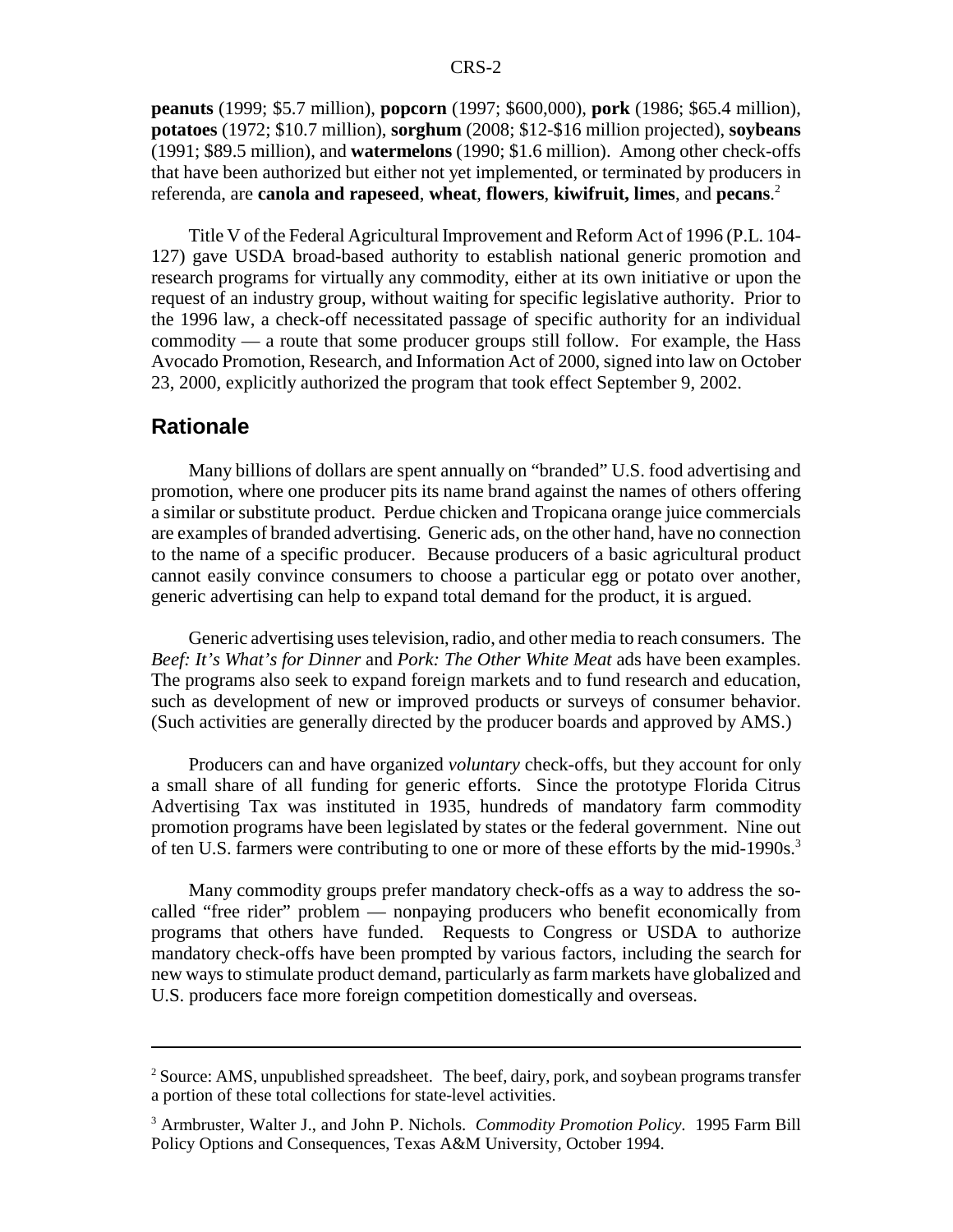### **Legal Challenges**

Some producers have vigorously challenged mandatory check-off programs. Some have asked USDA to change or abolish orders it has issued on behalf of the commodity boards, or petitioned the department to hold a producer referendum on whether a checkoff should continue. Some producers also have filed lawsuits in federal courts. Their key contention has been that the check-off is a "tax" to fund advertising and other activities they would not pay for voluntarily. Three cases have reached the U.S. Supreme Court.

In the first, *Glickman v. Wileman Brothers and Elliot, Inc.*, California peach and nectarine handlers had challenged the USDA marketing order, which is not only a promotion program but also sets quality standards and other marketing rules for those fruits (see footnote 1). The  $9<sup>th</sup>$  Circuit Court of Appeals had held that the order mandating the assessments violated the affected parties' First Amendment rights and therefore was unconstitutional. The Circuit Court stated that such generic advertising had not been proven necessary or more successful than individual advertising, and also, in effect, violated the free speech of growers who would prefer to use their money to advertise in other ways. The government appealed the case to the Supreme Court, which on June 25, 1997, reversed, by a 5-4 vote, the lower court's ruling. It found that the program "should enjoy the same strong presumption of validity that we accord to other policy judgments made by Congress. The mere fact that one or more producers 'do not wish to foster' generic advertising of their product is not a sufficient reason for overriding the judgment of the majority of market participants, bureaucrats, and legislators who have concluded that such programs are beneficial."4

In the second case, the Supreme Court on June 25, 2001, ruled 6-3 that mandatory assessments for the mushroom check-off were a violation of the First Amendment because they force producers to pay for commercial speech. Upholding a decision by the 6th Circuit Court of Appeals, the Supreme Court reasoned, in *United States v. United Foods, Inc.*, that the program authorized by the Mushroom Promotion Act differs fundamentally from that under *Glickman*. The Court said that the mushroom check-off is a stand-alone program that is not part of a broader regulatory scheme, as was the peach/nectarine marketing order, and "... for all practical purposes, the advertising itself, far from being ancillary, is the principal object of the regulatory scheme...."5

The Supreme Court issued its third decision on May 23, 2005. The case, *Johanns v. Livestock Marketing Association*, stems from a ruling on June 21, 2002, by a U.S. district court in South Dakota that the national beef check-off violates the First Amendment by forcing producers "to pay, in part, for speech to which the plaintiffs object." The district court further ruled in the case that the generic advertising conducted under the Beef Promotion and Research Act and the ensuing Beef Order is not government speech. The 8<sup>th</sup> Circuit Court of Appeals announced that it would not reconsider the district court's ruling. Appealing to the Supreme Court, the federal

<sup>4</sup> *Glickman v. Wileman Bros. & Elliot, Inc.* 521 U.S. 457, 477 (1997).

<sup>5</sup> *United States v. United Foods, Inc.* 533 U.S. 405, 412 (2001). After the Court's decision, the Mushroom Council, the producer board that administers the program, in 2001 reduced the mandatory assessments and diverted their revenue to non-promotional activities such as research into mushrooms' health and nutritional attributes.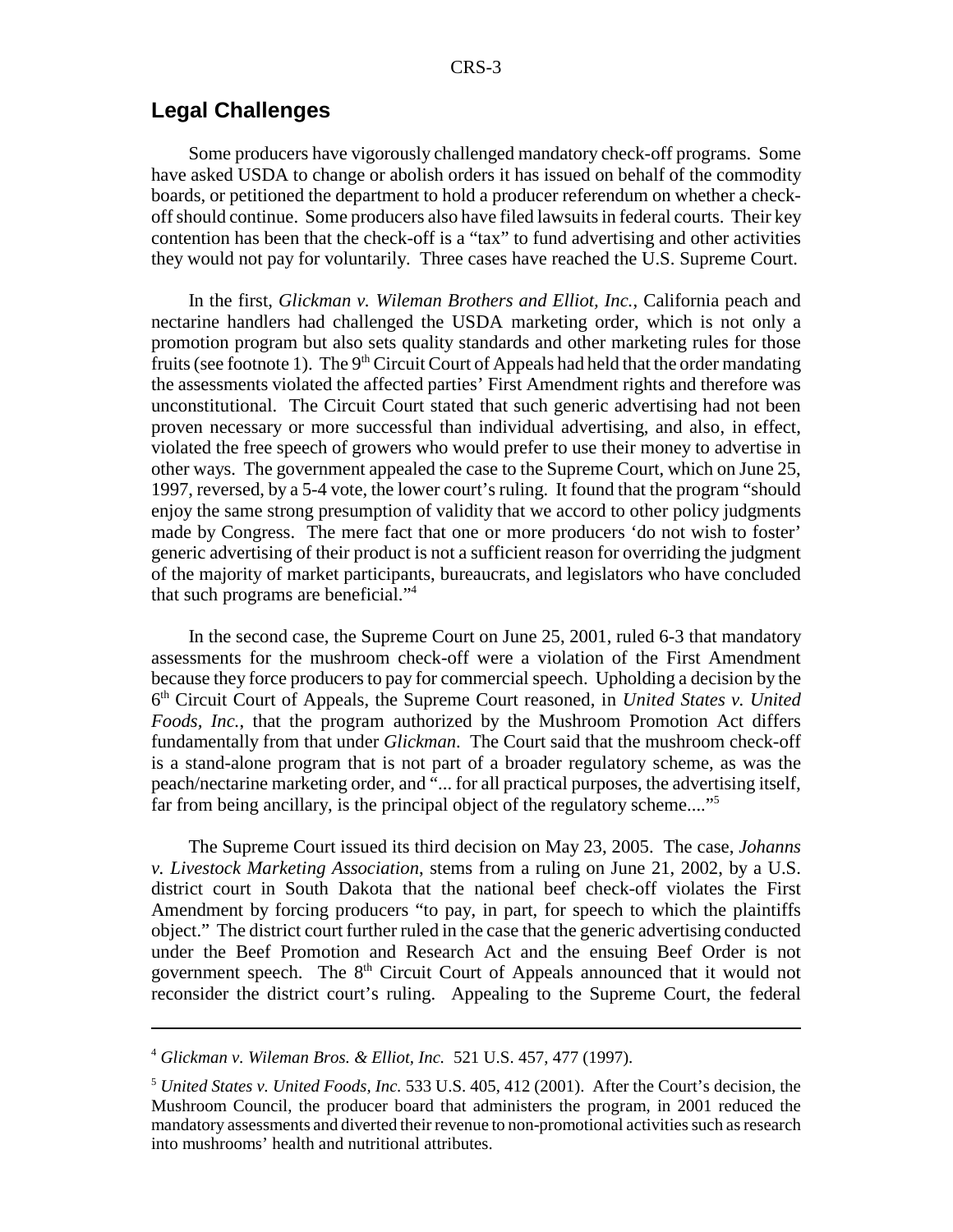government argued a point that the Justices had not considered in the mushroom case: that check-off messages constitute government speech, and so are not susceptible to a First Amendment challenge. The Supreme Court, in a 6-3 decision, ruled in favor of the government, upholding the program. The Court stated, in part:

The message set out in the beef promotions is from beginning to end the message established by the Federal Government. Congress had directed the implementation of a "coordinated program" of promotion, "including paid advertising, to advance the image and desirability of beef and beef products." Congress and the Secretary have also specified, in general terms, what the promotional campaigns shall contain. ... Thus, Congress and the Secretary have set out the overarching message and some of its elements, and they have left the development of the remaining details to an entity whose members are answerable to the Secretary (and in some cases appointed by him as well $)$ .<sup>6</sup>

The Supreme Court majority also rejected check-off opponents' argument that the program does not qualify as government speech because it is funded by a targeted assessment rather than by general revenues (e.g., taxes). "Citizens may challenge compelled support of private speech, but have no First Amendment right not to fund government speech. And that is no less true when the funding is achieved through targeted assessments devoted exclusively to the program to which the assessed citizens object," the Court concluded.

In a May 23, 2005, press release, then Secretary of Agriculture Johanns said that he was pleased with the decision. The House Agriculture Committee Chairman, the National Cattlemen's Beef Association, the National Pork Producers Council, the American Farm Bureau Federation, and the National Milk Producers Federation were among the groups that also reacted favorably to the Supreme Court's decision. The National Farmers Union joined the Livestock Marketing Association in expressing disappointment with the decision. (A subsequent settlement, filed by defendants and plaintiffs, included a checkoff funded survey of producers' views toward the program.)

## **Outlook and Issues**

Since the *Johanns* decision, several other closely watched legal challenges of the programs have been stalled or even ended, including others on beef, and on dairy, pork, watermelons, and cotton. *Johanns* also is widely expected to be used to defend future First Amendment challenges.<sup>7</sup>

However, it is possible that check-off opponents could continue to challenge other legal aspects of the programs in the courts. For example, the Supreme Court did not address the question of whether or not a check-off might be unconstitutional if it were

<sup>6</sup> *Johanns v. Livestock Marketing Assn.* and *Nebraska Cattlemen v. Livestock Marketing Assn.* (Nos. 03-1164 and 03-1165).

<sup>&</sup>lt;sup>7</sup> This section, including sources and arguments presented, is based in part on archived CRS Report RL32957, *Farm Product "Check-Off" Programs: A Constitutional Analysis*, by Stephen R. Viña. That report contains an extensive discussion of these cases and their potential implications.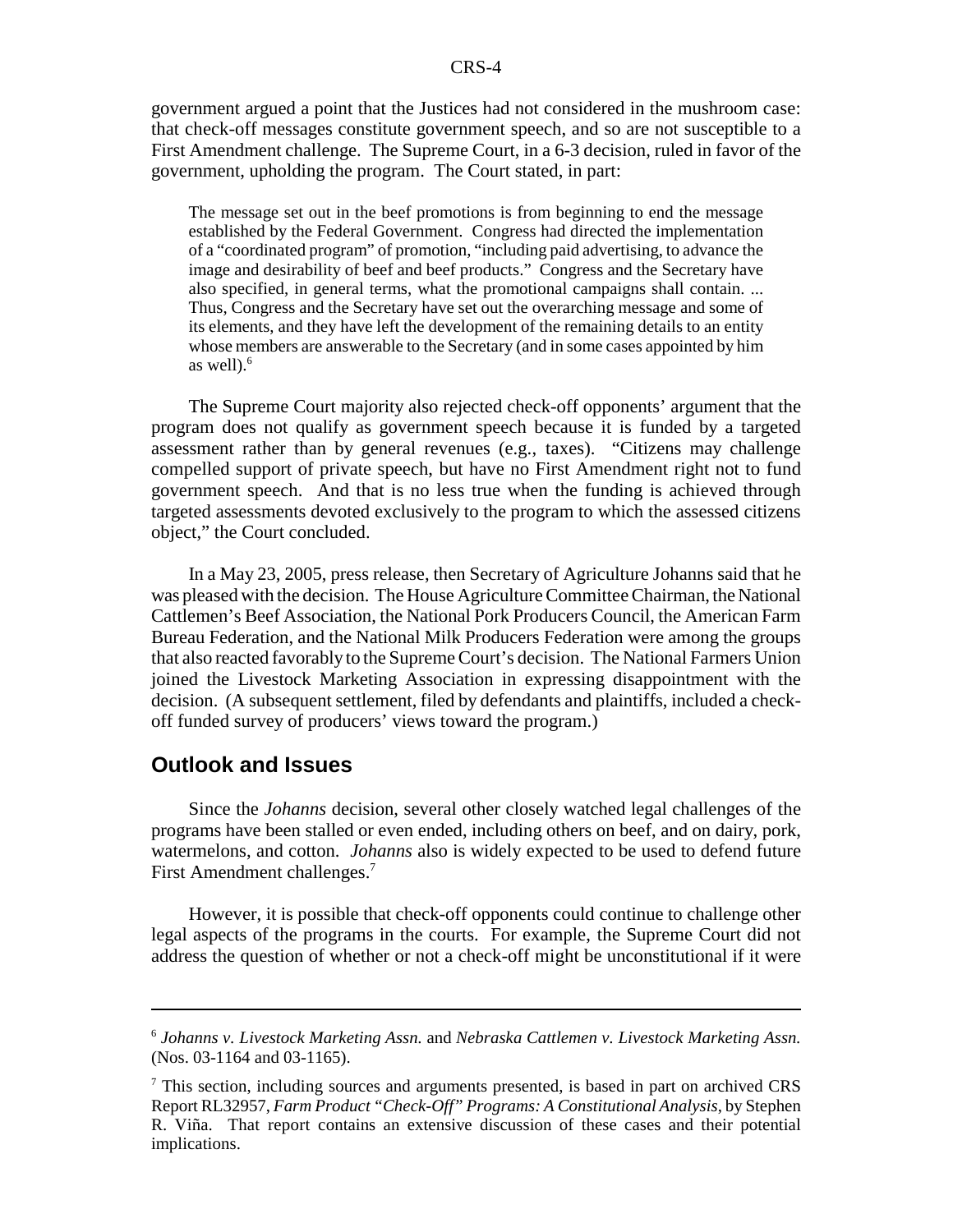found that the advertisements are attributable to individuals who disagree with a funded message.

As the Supreme Court noted, Congress retains final oversight and statutory authority. It remains to be seen whether check-off advocates — or opponents — will continue to examine the need for, and seek, any statutory changes. Nonetheless, the *Johanns* decision could inform any new legislation creating or amending check-off programs. Among the other issues are the following.

**Are Check-offs Effective?** All of the federal check-off programs and many state ones are required by law to periodically evaluate their effectiveness. The ultimate measure has been whether those who contribute to the programs gain economically. More to the point, do the economic benefits outweigh the costs of assessments? Researchers examine a variety of indicators such as changes in product sales, producer prices, market share, industry profits, and consumer awareness of the products or product attributes. Examining past and projected market and related industry data is one method for making such determinations; another method is industry and consumer surveys. However, these approaches encounter difficulties in trying to isolate the impacts of program promotion dollars from other variables, such as the relative prices and availability of competing products (e.g., poultry vs. beef and/or pork; milk vs. juice or soft drinks), changes in consumer income, demographics, shopping preferences, and so forth.

Economists try to account for these variables through the use of increasingly sophisticated economic models. Most of the studies, including those based on the models, typically have found positive ratios of benefits compared with costs — ranging from 2-1 benefits over costs to as high at 10-1. However, even these analyses can be widely interpreted and may not answer such questions as whether a higher ratio necessarily signals a more "effective" program; whether all types of contributors share equally in the benefits; whether others, such as consumers and processors who do not directly contribute, gain (or lose) economically; or whether investing the funds in some other way — like buying stocks — might yield higher returns. $8$ 

**What Types of Activities Are Appropriate?** Funds collected can be used by the boards, which meet regularly and submit their plans to USDA-AMS for review, for a wide variety of activities, with the common objective of enhancing product demand. Virtually all check-off laws include language prohibiting the use of funds for any type of activity to influence government policies or actions. However, some critics have regarded the line between advertising and advocacy as a blurry one: for example, at least one group once periodically used its funds for advertisements in Washington, D.C.-based publications that promoted the image of the industry as a whole. This question is further complicated if a check-off program staff is housed in, or near, the same offices as that commodity's trade association or if the association contracts to carry out some "permitted" activities.

 $8$  This paragraph is based on Gary W. Williams and Oral Capps Jr., "Measuring the Effectiveness of Checkoff Programs," *Choices* magazine, 2nd quarter 2006. Accessed online at [http://www. choicesmagazine.org].